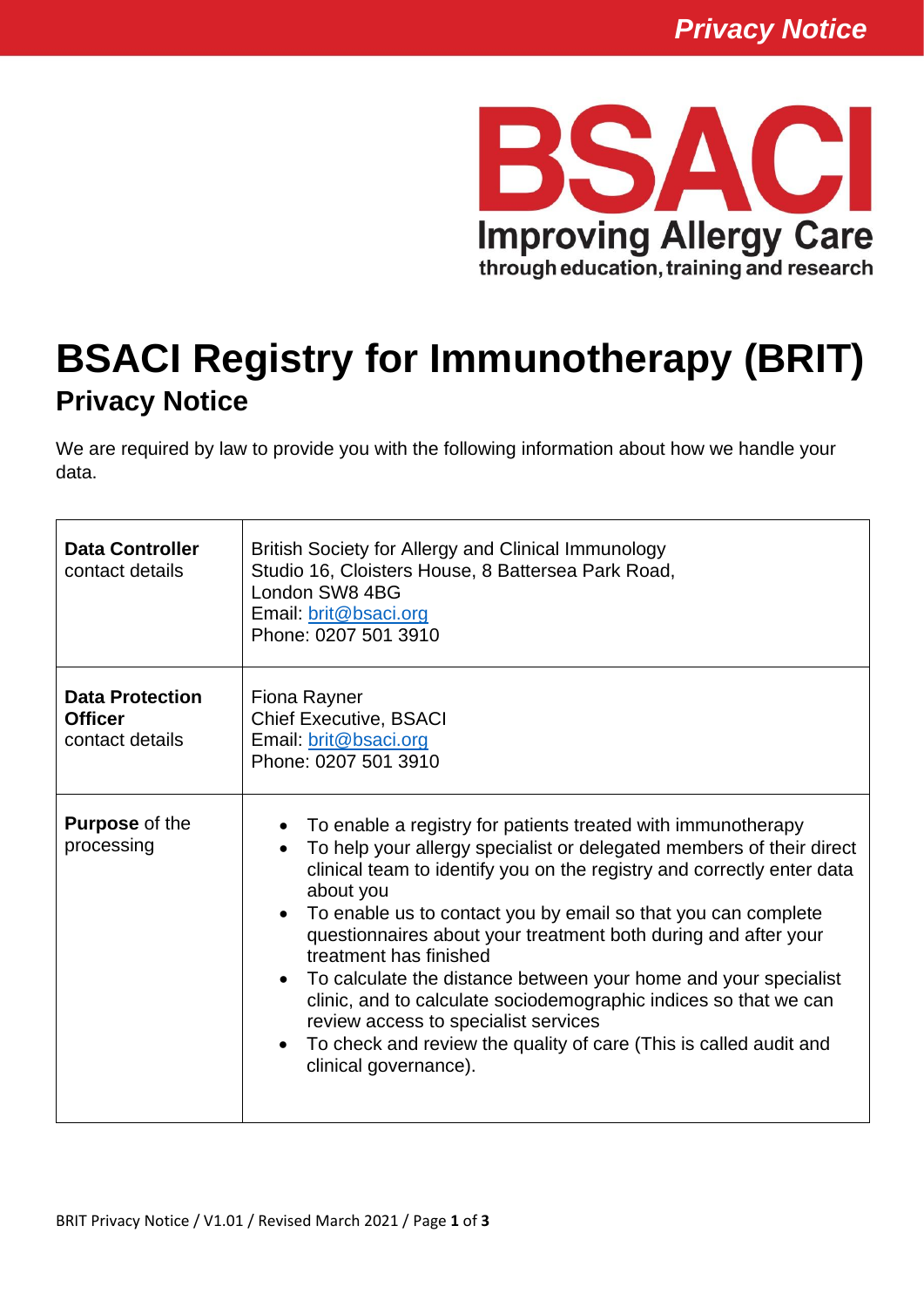| <b>Lawful basis for</b><br>processing                                       | These purposes are supported under the following sections of the GDPR:<br>Article 6<br><b>Consent:</b> the individual (or their parent or legal guardian in the case of a<br>child) has given clear consent for you to process their personal data for a<br>specific purpose.<br>Note that the healthcare staff involved in your care will also respect and<br>comply with their obligations under the common law duty of confidence.                                                                                                                                                                                                                                                                                                                                                                                                                                                                                                                                                                                                                                                                                                                                                                                                                                                                                                                                                                                                     |
|-----------------------------------------------------------------------------|-------------------------------------------------------------------------------------------------------------------------------------------------------------------------------------------------------------------------------------------------------------------------------------------------------------------------------------------------------------------------------------------------------------------------------------------------------------------------------------------------------------------------------------------------------------------------------------------------------------------------------------------------------------------------------------------------------------------------------------------------------------------------------------------------------------------------------------------------------------------------------------------------------------------------------------------------------------------------------------------------------------------------------------------------------------------------------------------------------------------------------------------------------------------------------------------------------------------------------------------------------------------------------------------------------------------------------------------------------------------------------------------------------------------------------------------|
| <b>Recipient or</b><br>categories of<br>recipients of the<br>processed data | Your personal identifiable data will be shared with:<br>Your consultant specialist<br>$\bullet$<br>Members of your direct clinical team delegated by your consultant<br>$\bullet$<br>specialist (nurses, junior doctors, medical secretaries)<br>Most doctors now work in teams, and several consultant specialists<br>$\bullet$<br>may be involved in your care. For this reason, other consultant<br>specialists at the same hospital / clinic as your consultant specialist<br>(as well as their delegated team members) will also have access to<br>your Registry record<br>• The Registry administrator at BSACI will have access so that you<br>can change or delete the data that we hold on you<br>Your identifiable data will not be shared outside of these persons<br>Data that does not identify you directly but contains information about<br>your health, treatment, side effects and clinical response may be shared<br>with:<br>The Registry Steering Committee (RSC) for analysis and drug<br>safety purposes<br>Dendrite Clinical Systems Ltd for analysis<br>Researchers both in the UK and abroad for analysis purposes for<br>project specifically agreed by the RSC<br>Regulatory Authorities for the safety of medicines<br>The Pharmaceutical company that holds the Marketing<br>Authorisation for immunotherapy that you received so that<br>important information about the safety of medicines can be shared |